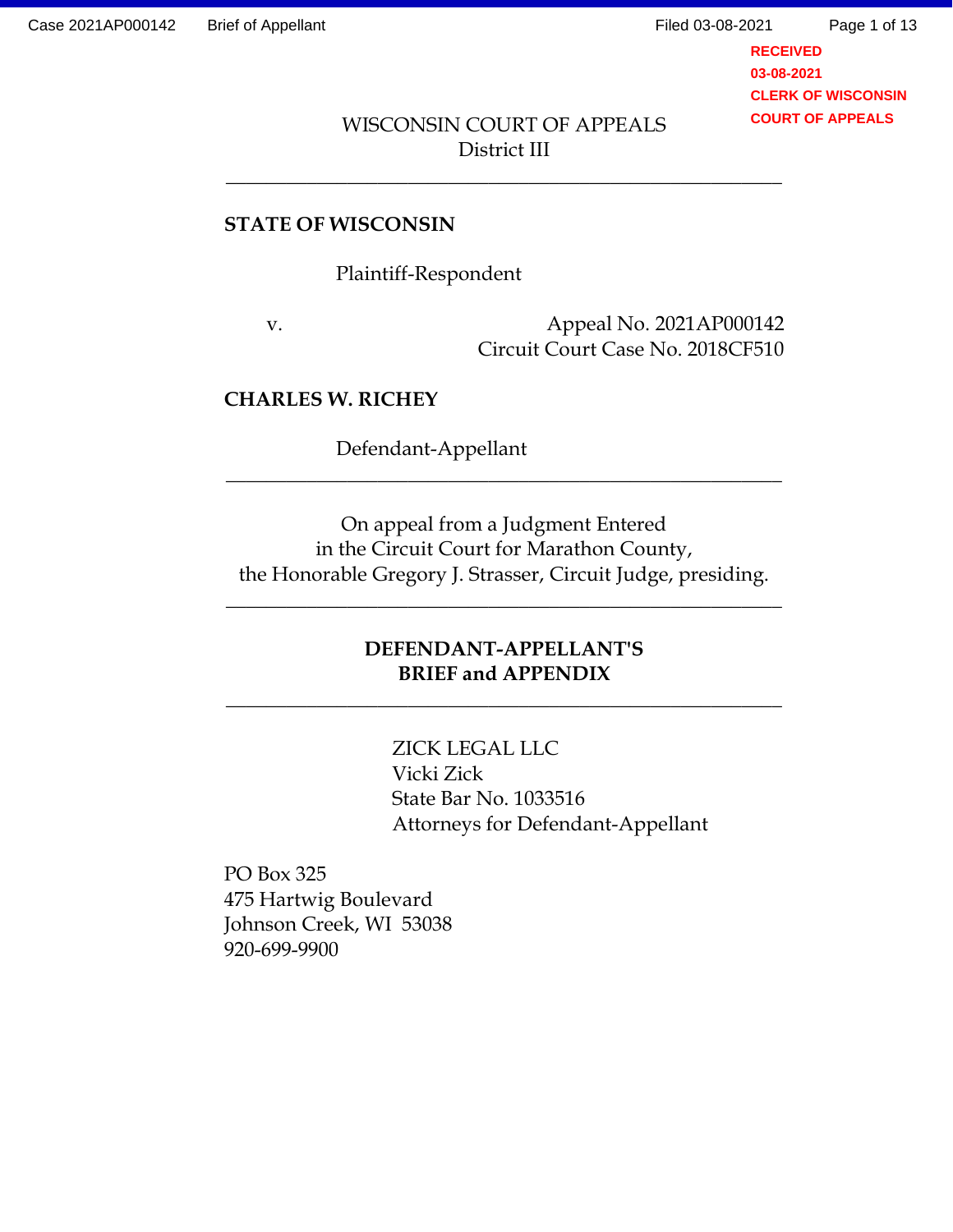# **TABLE OF CONTENTS**

| Certification |  |
|---------------|--|
| Appendix      |  |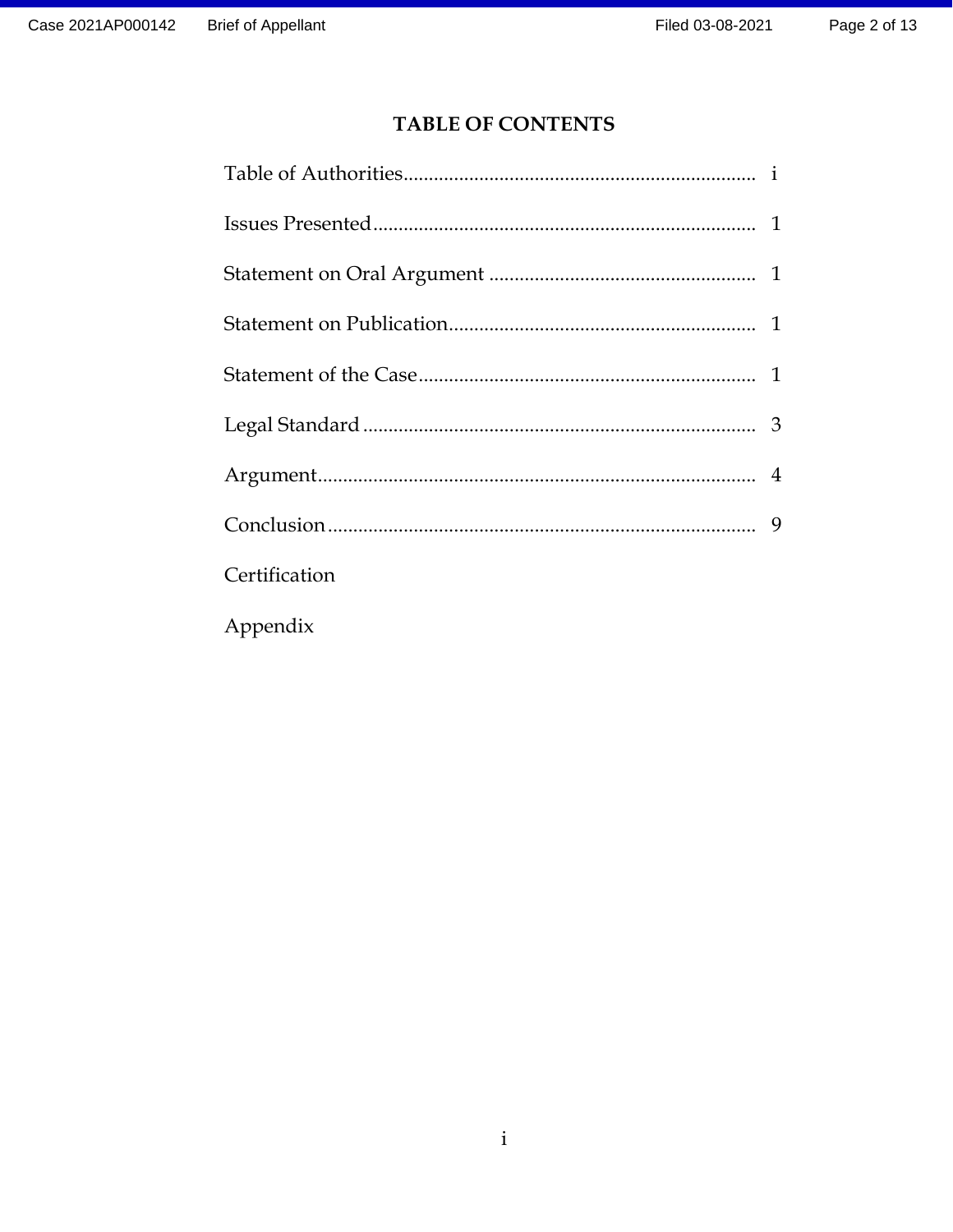# **TABLE OF AUTHORITIES**

# WISCONSIN CASES

| State v. Adams,<br>No. 2018AP174, unpublished slip op. (WI App 01-15-19)  |
|---------------------------------------------------------------------------|
| State v. Eskridge,<br>2002 WI App 158, 256 Wis.2d 314, 647 N.W.2d 434 4   |
| State v. Houghton,                                                        |
| State v. Martin,                                                          |
| State v. Post,                                                            |
| State v. Richardson,                                                      |
| State v. Washington,<br>2005 WI App 123, 284 Wis.2d 456, 700 N.W.2d 305 4 |
| <b>FEDERAL CASES</b>                                                      |
| Illinois v. Wardlow,                                                      |
| United States v. Bohman,                                                  |
| United States v. Sokolow,                                                 |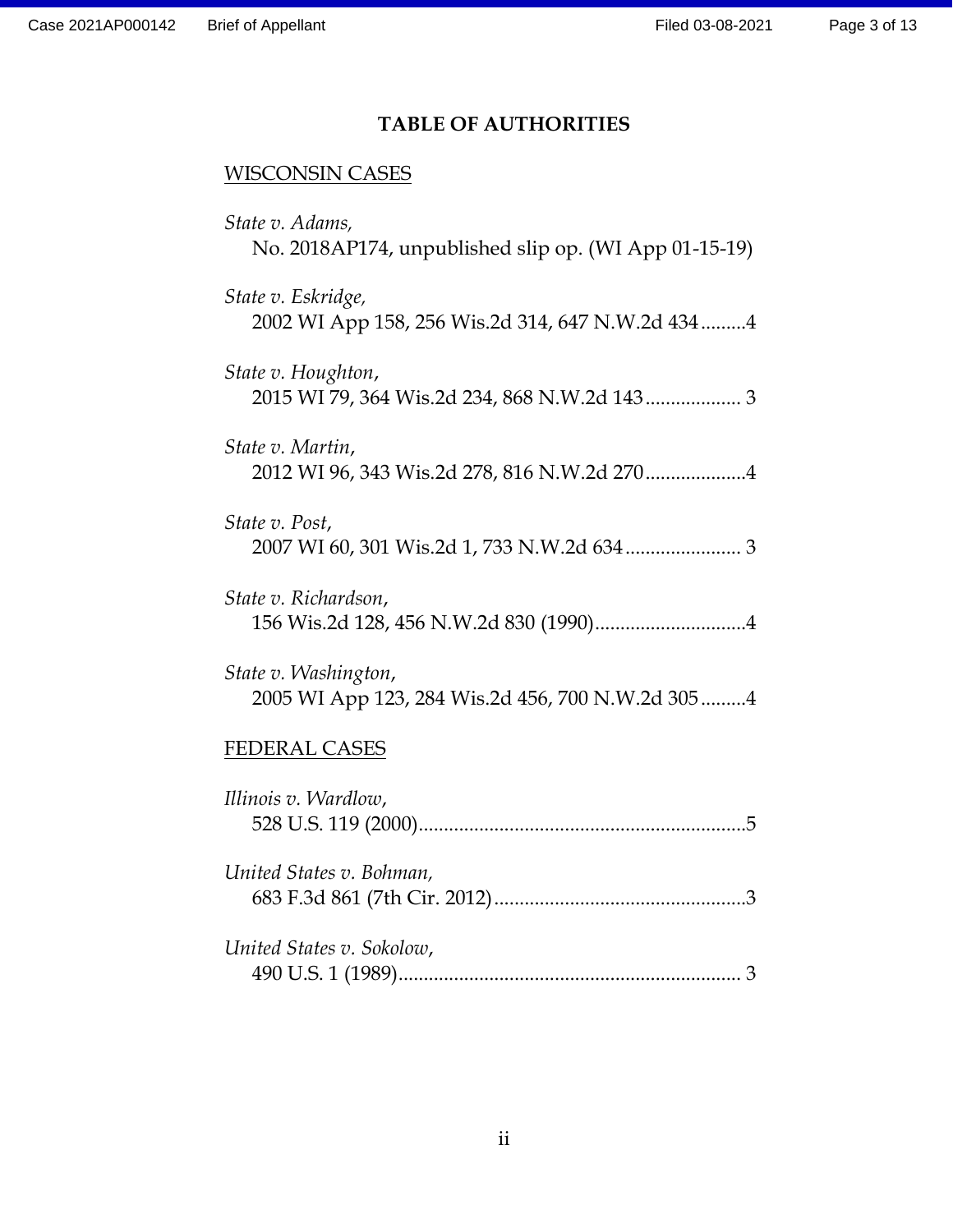#### **ISSUE PRESENTED**

1. Whether, at the time of the stop, Officer Meier only had a generalized hunch that Richey's motorcycle may have been the one that committed a traffic violation.

Answered by the trial court: No.

#### **STATEMENT ON ORAL ARGUMENT**

Because the briefs should fully cover the issues in this appeal, oral argument is not recommended.

#### **STATEMENT ON PUBLICATION**

Publication is not recommended. The case presents no issues that have not been clarified by existing law.

#### **STATEMENT OF THE CASE**

#### **BACKGROUND FACTS**

On April 28, 2018, Police Officer Alexis Meier was on routine patrol in the Village of Weston. (R76:5-6). Around 11:00 p.m., a deputy from the Marathon County Sheriff's Office broadcast over the radio that he had stopped to assist a disabled motorcycle near Business 51 and Schofield Avenue in the village. (R76:5). Shortly thereafter the deputy announced he had cleared that scene, but then announced that any other officers in the area should be on the lookout for a Harley-Davidson motorcycle driving erratically and at a high rate of speed, traveling northbound on Alderson Street. (R76:5).

Officer Meier was in the general vicinity of Alderson Street. (R76:6). About five minutes after hearing the deputy's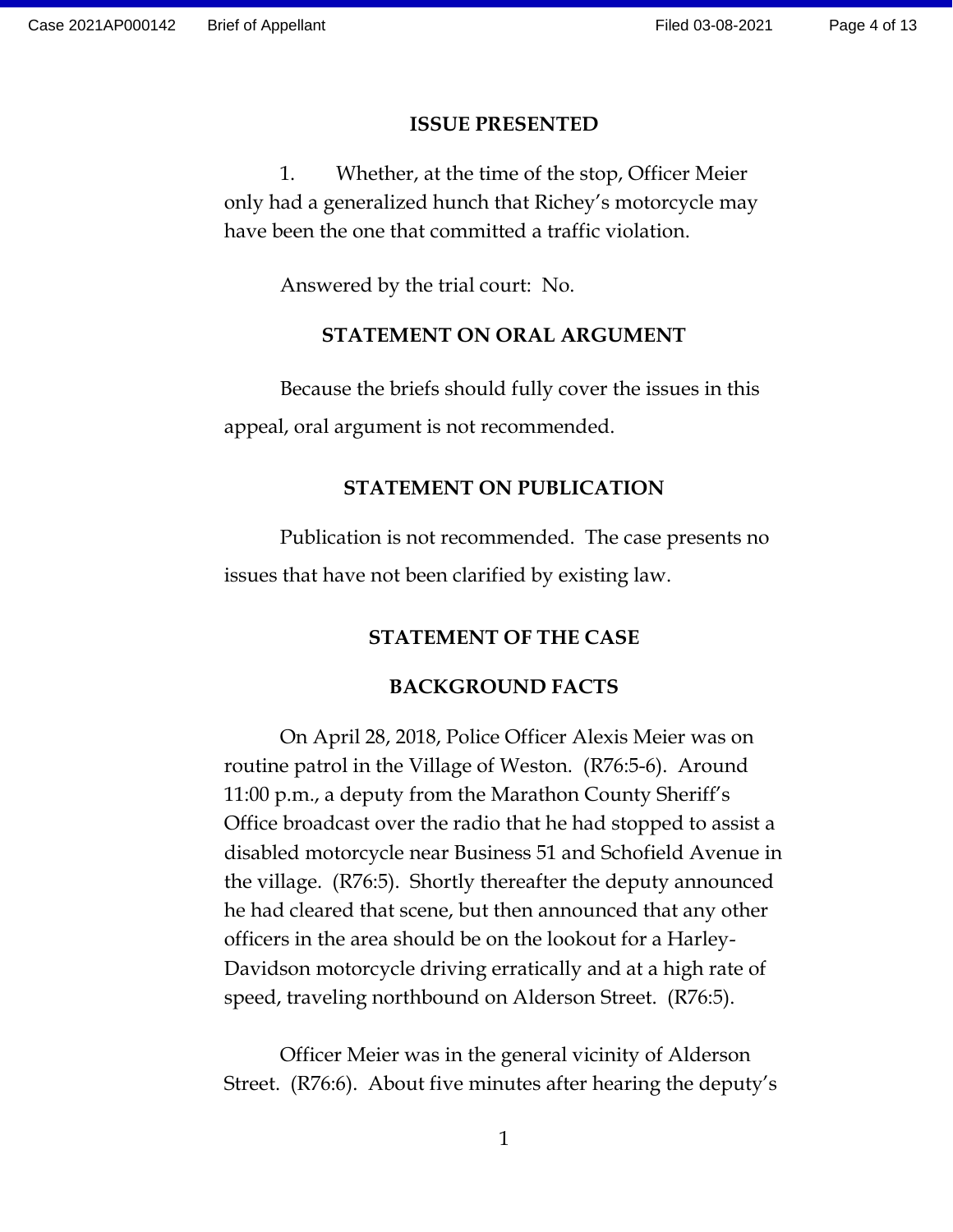$\overline{a}$ 

Page 5 of 13

call, Meier spotted a Harley-Davidson motorcycle traveling eastbound on Schofield, just west of Alderson Street. (R76:7, 12). Although it was not driving fast or erratically, she followed it for two-and-a-half blocks before activating her lights to make a traffic stop. (R76:26). At no time had she observed the motorcycle commit any traffic violations. (R76:23-24). According to Meier, she stopped the motorcycle based solely on the deputy's broadcast that she should be on the lookout for a Harley-Davidson in that general area. (R76:12-13).

As luck would have it, the motorcycle Officer Meier had pulled over was not the motorcycle the deputy had witnessed driving erratically. (R76:14). However, unfortunately for the driver of the motorcycle, the defendant, Charles Richey, this mistake was not very consoling. Because Richey had shown signs of intoxication Officer Meier placed him under arrest for OWI. (R2).

#### **PROCEDURE IN THE TRIAL COURT**

Mr. Richey filed a motion to suppress all OWI evidence law enforcement had gathered after the initial traffic stop on grounds that Meier did not have reasonable suspicion to pull him over. (R16). The circuit court denied the motion reasoning that Meier had sufficient grounds. (R76:46-47). Thereafter, Richey pled no contest to the OWI, the court accepted his plea, and found him guilty of an OWI 8th. (R79). The court sentenced him to nine years of imprisonment, bifurcated four and five. (R79). Richey timely filed his Notice of Intent and this appeal follows.<sup>1</sup>

Wis. Stats. § 971.31(10) modifies the guilty-plea-waiver rule as follows: An order denying a motion to suppress evidence … may be reviewed upon appeal from a final judgment or order notwithstanding the fact that the judgment or order was entered upon a plea of guilty … .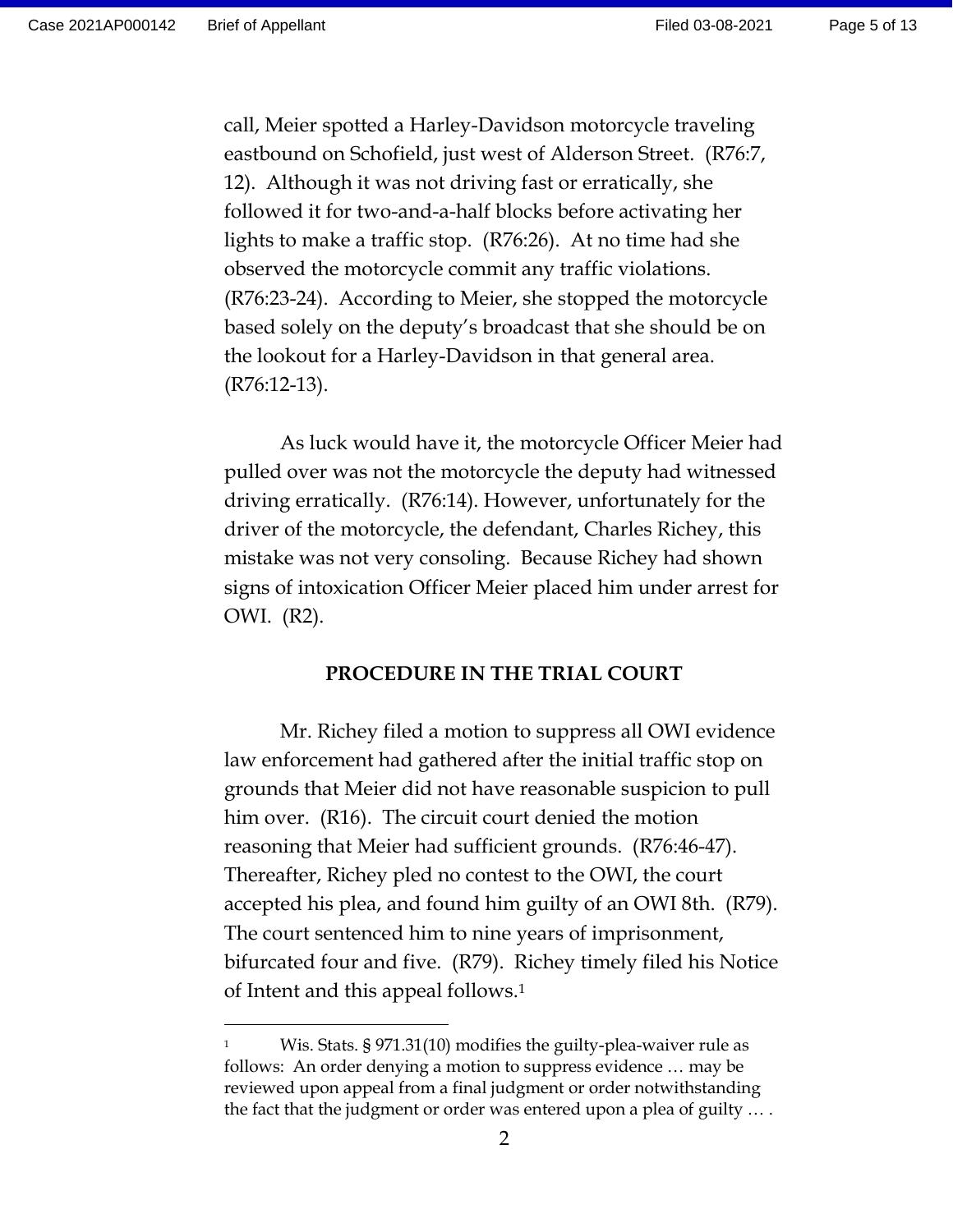#### **SUMMARY OF THE ARGUMENT**

The sole issue Mr. Richey presents on appeal is that, at the time of the stop, Officer Meier did not have reasonable suspicion to suspect that he had been driving his motorcycle erratically or at excessive speeds. To the contrary, at best Meier had nothing more than a generalized hunch he could be the mysterious motorcycle described by the deputy. Meier's hunch was based on little more than the fact that Richey happened to be driving a Harley-Davidson in the general area of Alderson Street shortly after the deputy sent out his alert. Under the circumstances, he reasons, this was not enough to form reasonable suspicion.

#### **LEGAL STANDARD**

A traffic stop does not violate the Fourth Amendment's prohibition against unreasonable searches and seizures when an officer has reasonable suspicion to believe a crime or traffic violation has been or will be committed by the vehicle's occupants. *State v. Houghton*, 2015 WI 79, ¶21, 364 Wis.2d 234, 868 N.W.2d 143. This standard requires that the stop be based on more than an officer's inchoate and unparticularized suspicion or hunch. *State v. Post*, 2007 WI 60, ¶10, 301 Wis.2d 1, 733 N.W.2d 634. Rather, an officer's reasonable suspicion must be supported by articulable facts that wrongful activity may be afoot. *United States v. Sokolow*, 490 U.S. 1, 7 (1989). The crucial question is whether the facts of the case would warrant a reasonable police officer, in light of his or her training and experience, to suspect that the individual has committed, was committing, or is about to commit a crime. *Post*, 2007 WI 60, ¶13.

3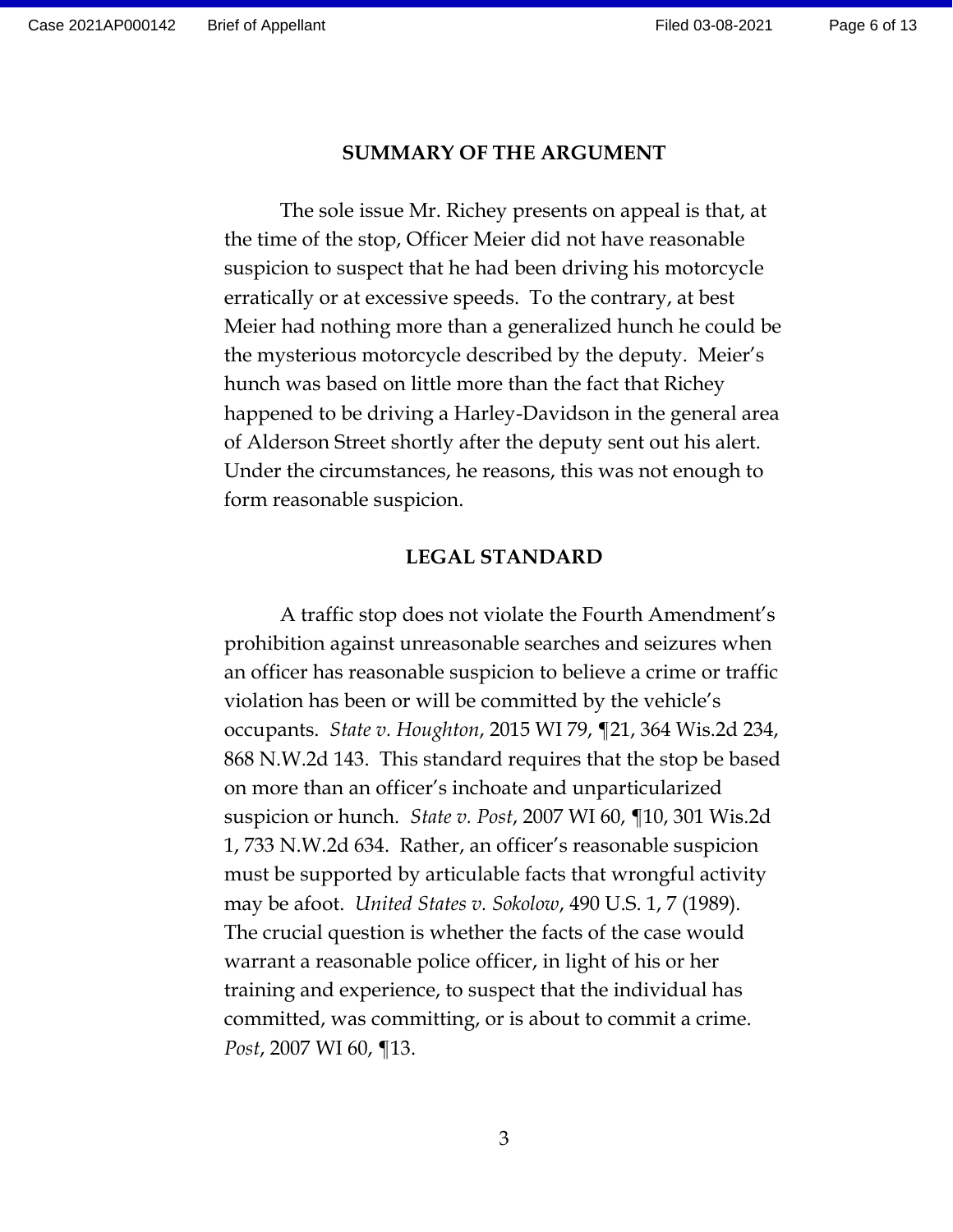Page 7 of 13

Whether an officer's suspicion is reasonable is a common sense test that turns on the totality of the facts and circumstances. *Id.* In assessing the totality of the circumstances for a traffic stop, a driver's actions need not be erratic, unsafe, or illegal to give rise to reasonable suspicion. *Id.* ¶24. But police cannot simply pull over all vehicles on a certain road in hopes of finding violators. *United States v. Bohman*, 683 F.3d 861, 866 (7th Cir. 2012). Rather, an officer must have particular suspicion about the vehicle actually stopped. *Id.* at 865.

When this Court reviews a circuit court's ruling on a motion to suppress evidence on Fourth Amendment grounds, it applies a two-step standard. *State v. Martin*, 2012 WI 96, ¶28, 343 Wis.2d 278, 816 N.W.2d 270. It will uphold the court's factual findings unless they are clearly erroneous. *State v. Eskridge*, 2002 WI App 158, ¶9, 256 Wis.2d 314, 647 N.W.2d 434. However, it independently decides whether the facts establish that a particular search or seizure occurred, and if so, whether it violated constitutional standards. *State v. Richardson*, 156 Wis.2d 128, 137-38, 456 N.W.2d 830 (1990). Where an unlawful stop occurs, the remedy is to suppress the evidence it produced. *State v. Washington*¸2005 WI App 123, ¶10, 284 Wis.2d 456, 700 N.W.2d 305.

#### **ARGUMENT**

# **I. At the time of the stop, Officer Meier only had a generalized hunch that Richey's motorcycle may have been the one that committed a traffic violation.**

Officer Meier testified at the suppression hearing. When asked directly why she had stopped Richey she explained that, based on what the deputy had broadcast, she knew she should be on the lookout for a Harley-Davidson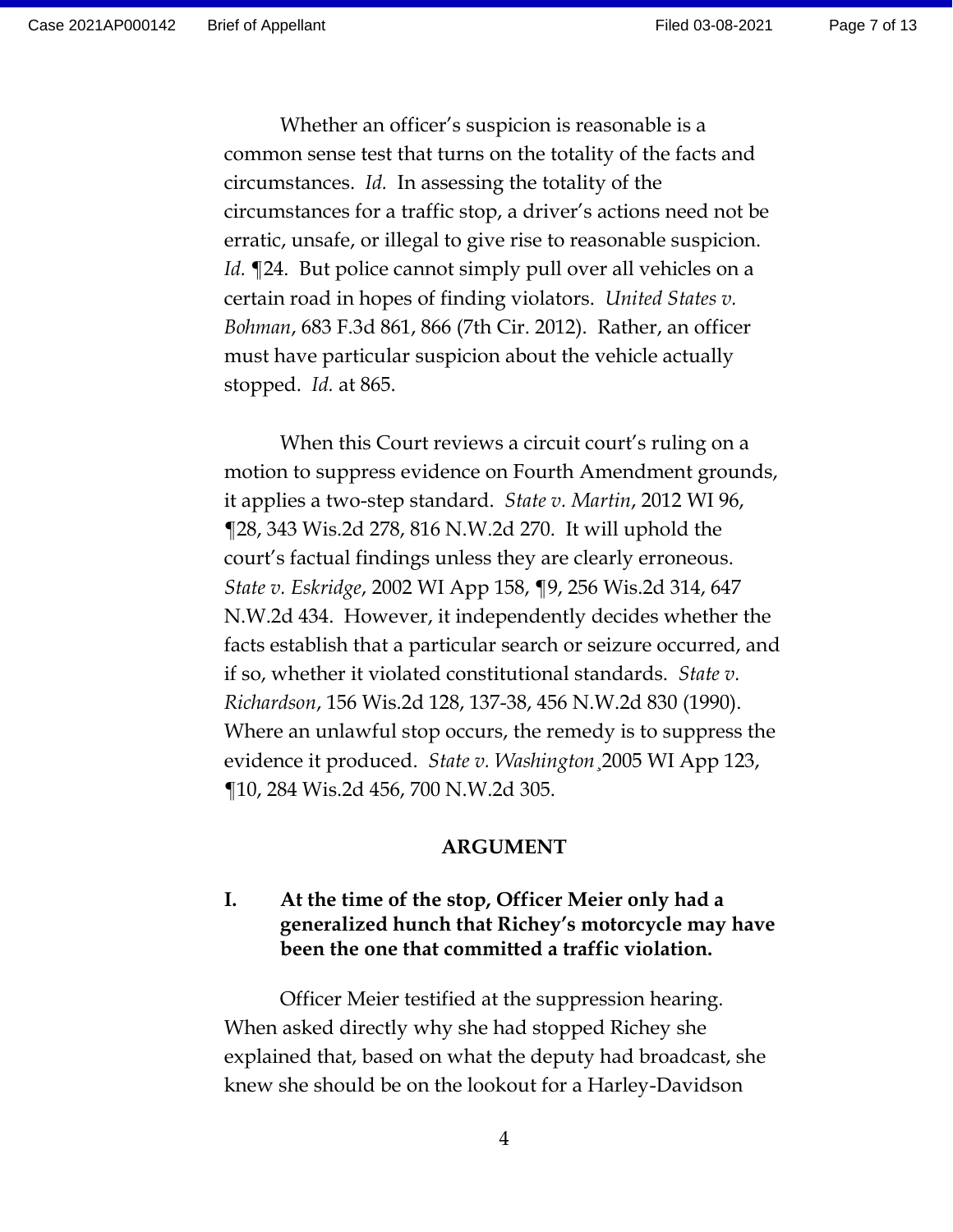motorcycle heading north on Alderson Street. (R76:9-10, 12- 13). She stated that she had not seen any other Harley-Davidsons that night until she had spotted Richey's Harley traveling east on Schofield Avenue. (R76:7). Richey's location was within a half mile of where the deputy said he had first spotted the mystery motorcycle heading north. (R76:7).

But this was all Meier knew. She did not know the model of the Harley-Davidson, its color or its license plate number, if it was old or new. She did not know whether it carried one passenger or two, whether the driver was male or female, or whether he or she was wearing a helmet. For all intents and purposes it could be said that all she really knew was that she was looking for a Harley-Davidson motorcycle in the general area of Alderson Street.

At the hearing, Richey argued that these facts were insufficient to form reasonable suspicion. (R76:38). For starters, he said, Meier assumed the mystery motorcycle had fled the deputy at a high rate of speed. (R76:29). Yet, she admitted that she had followed Richey for two-and-a-half blocks in a marked squad without Richey even so much as going over the speed limit. (R76:30). In other words, Richey made no attempt to flee Meier. Moreover, while the deputy had broadcast that the mystery motorcycle was traveling north on Alderson, Richey was traveling southeast on Schofield back in the direction where the deputy had first spotted the Harley. (R76:7). These facts, he said, militated against any reasonable belief that Richey and the mystery motorcycle were one and the same. (R76:37).

The trial court disagreed. In the court's mind, Richey was traveling in the general area where Meier was supposed be looking. (R76:46) He appeared within minutes after the deputy broadcast the alert. (R76:46). He was not just riding a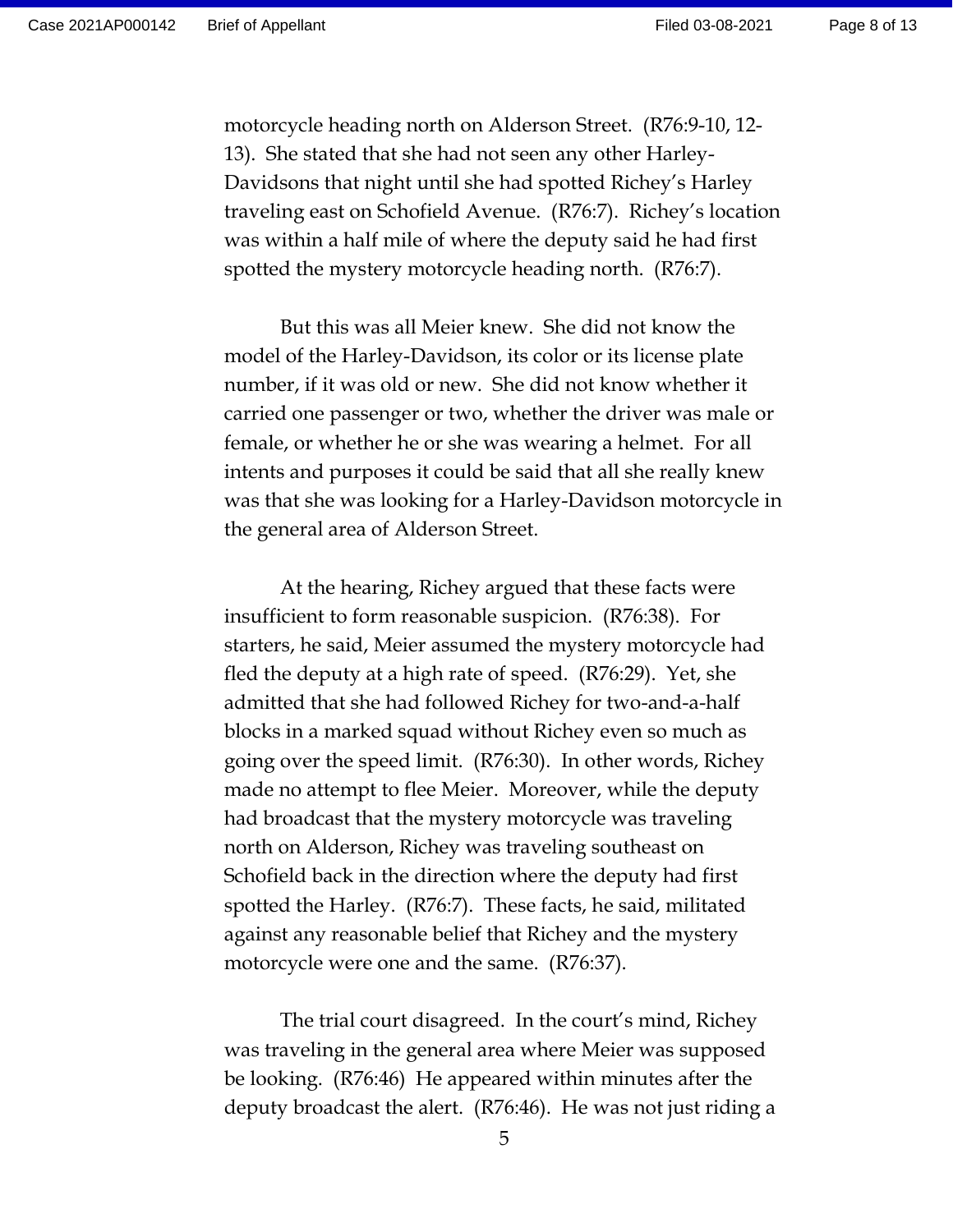motorcycle, but specifically a Harley-Davidson, which was the brand of motorcycle the deputy had told the other officers to look for. (R76:46). In the words of the court, these were all building blocks that formed reasonable suspicion. (R76:46). Furthermore, said the court, Richey's motorcycle was a rare sight late at night when not many motorcycles were out and about. (R76:46).

Richey submits, however, that the totality of these circumstances does not give rise to reasonable suspicion that Richey was the driver of the mysterious motorcycle. Officer Meier had no particular or articulable reason to believe Richey's Harley and the mysterious Harley were one and the same. As a matter of law, the fact that Richey was present in the suspect area is not enough to impute suspicion onto him. *Illinois v. Wardlow*, 528 U.S. 119, 124 (2000) (*An individual's presence in an area of suspected criminal activity, standing alone, is not enough to support a reasonable, particularized suspicion that the person is committing a crime*.). To the contrary, Meier needed something extra to move her justification for the stop from a hunch to at least minimal suspicion. *United States v. Bohman*, 683 F.3d 861, 865 (2012). And in this instance she had nothing more than she should be on the lookout for a Harley-Davidson in the vicinity of Alderson Street.

Last year, this Court had the opportunity to review a similar set of facts in the *Adams* case. In *Adams*, a police officer made a traffic stop and during the course of the stop one of the passengers took off on foot. *State v. Adams*, No. 2018AP174, unpublished slip op., ¶2 (WI App Jan. 15, 2019). The deputy making the stop broadcast to Deputy William Hujet to be on the lookout for the fleeing individual. *Id.* Hujet immediately began searching the area and about thirty minutes later Hujet encountered defendant Adams driving within one mile or so where the suspect had fled. *Id.* ¶3. In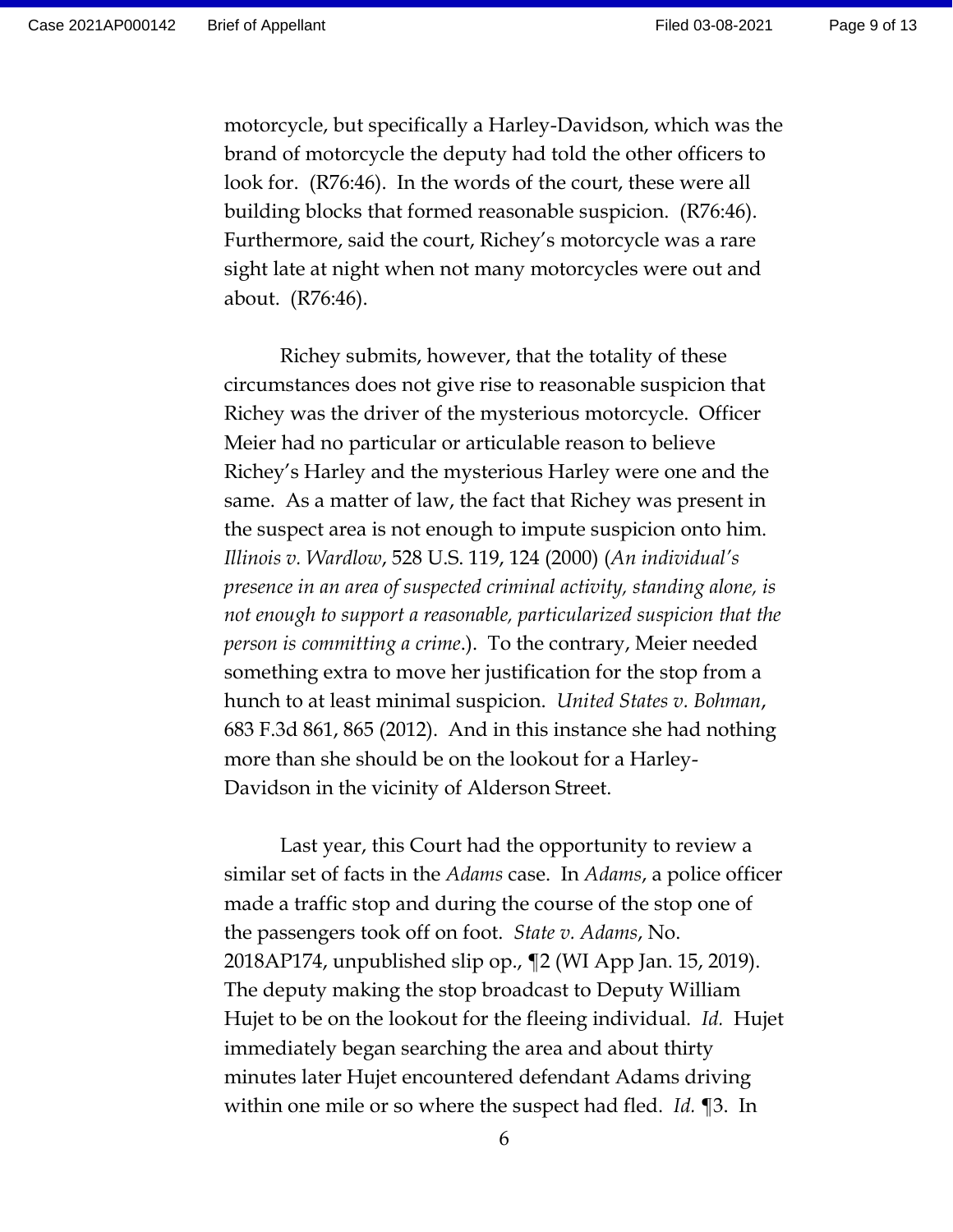his mind, Hujet surmised that the fleeing individual had called Adams on his cell phone to come pick him up. *Id.* ¶4.

Hujet continued to watch Adams who somewhat suspiciously drove down a dead-end road, backed up, and returned back to where he had started. *Id.* ¶3. When Adams turned onto another road which led back to the area of the original stop, Hujet effectuated his traffic stop of Adams. *Id.* ¶3. Upon making contact, Hujet detected intoxicants and subsequently arrested Adams for OWI. *Id*. ¶5.

In the trial court, Adams unsuccessfully moved to suppress on grounds that Hujet did not have reasonable suspicion to stop him, as he had committed no crimes or traffic violations in Hujet's presence. *Id.* ¶11. Adams renewed his claim on appeal and in this instance this Court agreed with Adams. *Id.* ¶15.

Based on the circumstances presented this Court reasoned that Hujet had stopped Adams simply because he was driving within the search area. *Id.* ¶15. Otherwise, Hujet had no knowledge of any connection between the fleeing suspect and Adams. *Id.* Without some articulable fact that connected Adams to the fleeing suspect, the traffic stop was impermissible. *Id.* ¶12.

This is the situation that Richey presents in this appeal. Officer Meier did not have that "something extra" that would have moved her justification for the stop from a hunch to at least minimal suspicion. At best, Meier stopped Richey solely because he was riding a Harley-Davidson in the search area.

Now, the circuit court also found some significance in the fact that, at this time of year – April 28th – it was a little early for motorcycle season. (R76:45). In the court's mind, it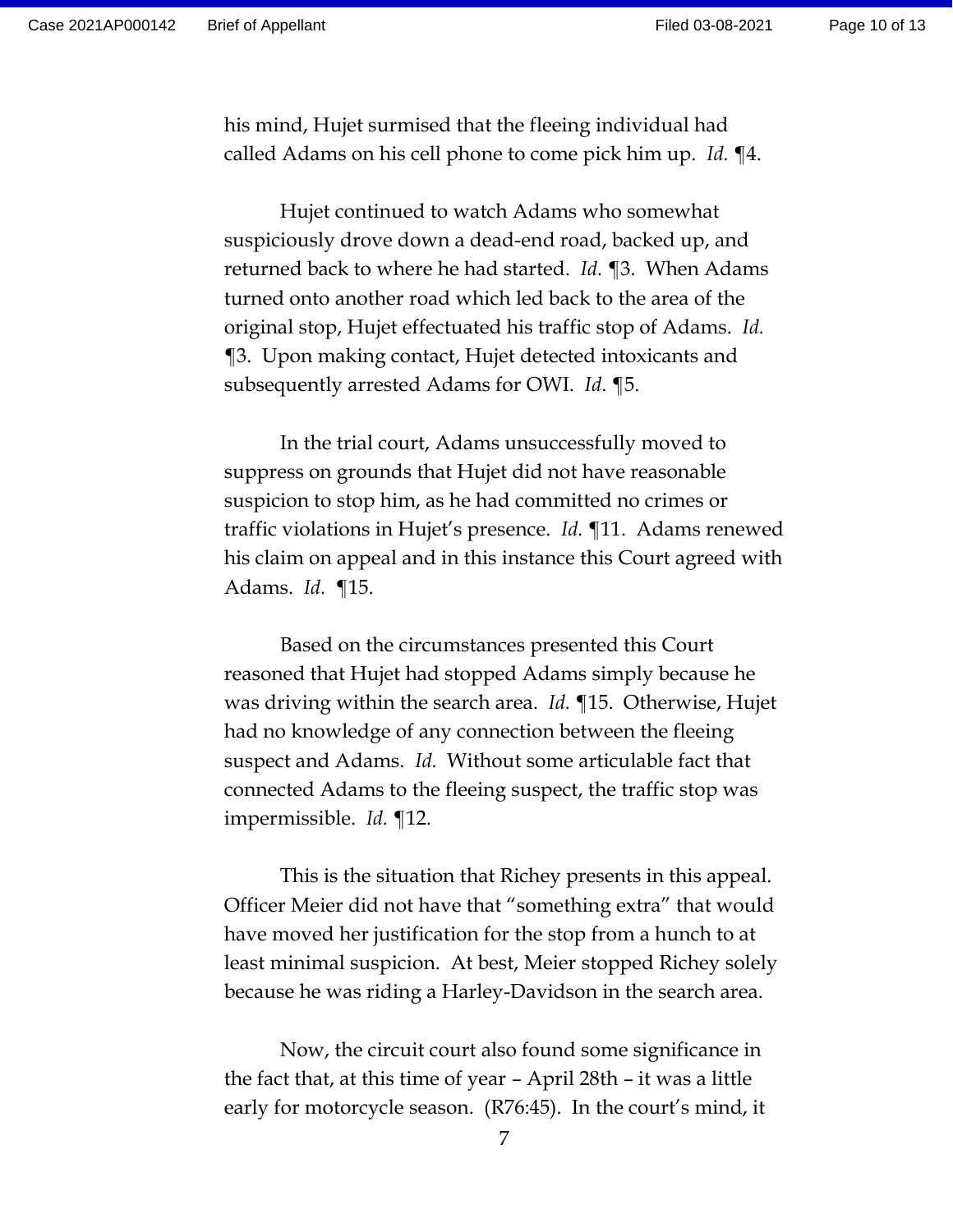was unlikely that a significant number of motorcycles would be buzzing about the Village of Weston, especially at 11:00 p.m. so early in the season. (R76:45-46). This fact, said the court, would add an additional building block to Meier's suspicion, because it would be unusual for an unrelated motorcycle to be in the vicinity. (R76:45-46).

But Meier testified that on the night in question traffic was very light in Weston. (R76:6). Despite very light traffic, law enforcement spotted at least two, if not three, motorcycles in the suspect area within a time span of five minutes. There was the disabled motorcycle the deputy stopped to assist. There was the fleeing motorcycle that the deputy alerted Meier about. And there was Richey's motorcycle. Whether the disabled motorcycle and the fleeing motorcycle were one in the same is unclear as Officer Meier only assumed they might be the same. (R76:29-30). Whether they were was never established.

Nevertheless, Richey's point is that Officer Meier seeing Richey in the search area may not have been a significant fact at all, given that quite possibly police had spotted three motorcycles within a half mile of each other in a span of five minutes. If motorcycles were common in Weston in April 2018, rather than rare, then this fact would add nothing to Meier's reasonable suspicion about Richey. In other words, it would make it even less likely that Richey's motorcycle and the fleeing motorcycle were the same vehicles.

If one adds to the circumstances the fact that Richey was not traveling north attempting to elude the deputy, but rather was traveling southeast back toward him it makes it even less likely that Richey was the suspect. If one also adds to the circumstances that Richey made no attempt to elude Meier after Meier followed him in a marked squad for two-and-a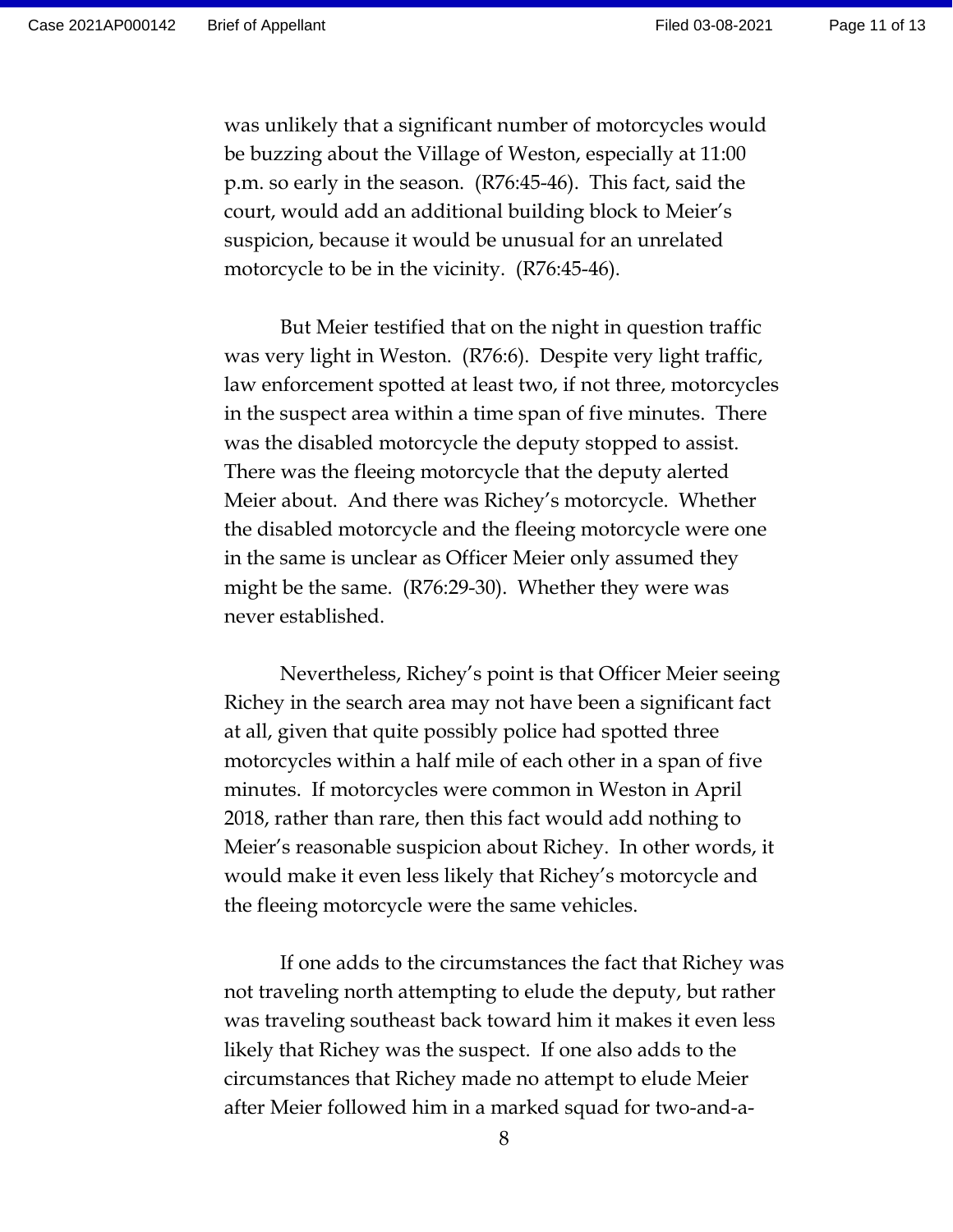half blocks, it makes it even less likely that Richey was the fleeing suspect.

In summary, based on the evidence offered by Officer Meier, she stopped Richey because he was riding a Harley-Davidson motorcycle in the vicinity of Alderson Street and for no other reason. However, the law says an individual's presence in an area of criminal activity is not enough to support reasonable particularized suspicion. *Wardlow*, 528 U.S. at 124. More is needed and in this instance, Officer Meier did not have more. The circuit court should have granted Richey's motion to suppress.

#### **CONCLUSION**

Charles Richey respectfully asks this Court to reverse the circuit court's denial of his motion to suppress and remand with directions that his motion be granted and that his conviction be vacated.

Dated this 4th day of March 2021.

ZICK LEGAL LLC Attorneys for defendant

\_\_\_\_\_\_\_\_\_\_\_\_\_\_\_\_\_\_\_\_\_\_\_\_\_\_\_

Vicki Zick SBN 1033516

475 Hartwig Boulevard P.O. Box 325 Johnson Creek, WI 53038 920 699 9900 920 699 9909 F vicki@zicklegal.com